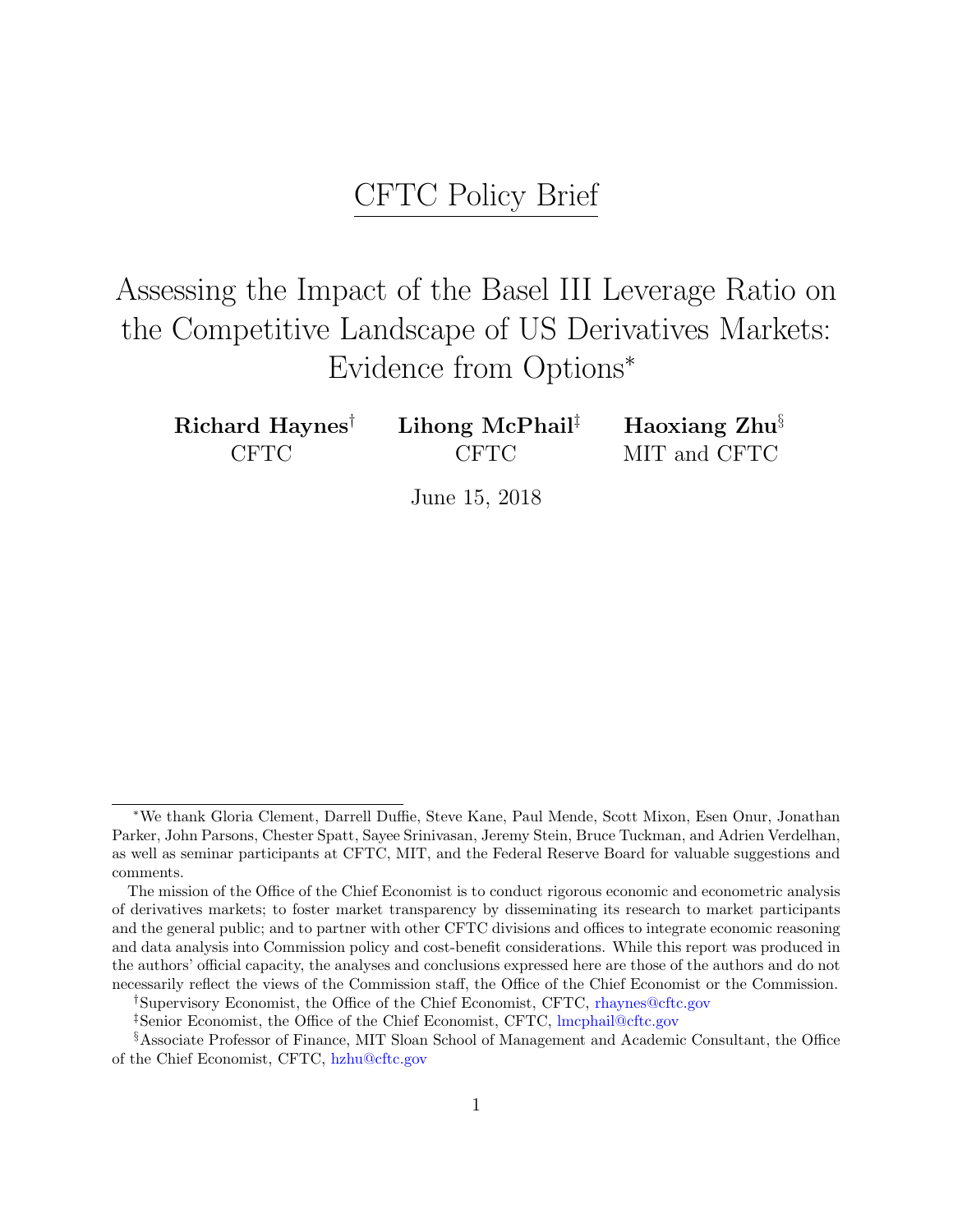#### Executive Summary

This policy brief provides evidence that the implementation of the Basel III leverage ratio has had a measurable effect on the competitive landscape of US derivatives markets.

Though US banks have long been subject to a leverage ratio that required capital only against on-balance-sheet assets,<sup>[1](#page-1-0)</sup> Basel III requires capital also against off-balance-sheet exposures for derivatives and other businesses. For derivatives, under the new leverage rules, $2\pi$  $2\pi$ exposures are largely based on the notional value of the positions, with minimal risk adjustment, and do not fully recognize position offsets and risk-mitigating collateral. As of Jan. 2015, large banks have been required to make quarterly public disclosures of their leverage ratio, although the effective dates of full compliance came later.

As a result of these changes, market participants argue that the leverage ratio has become the binding constraint for certain, often low-risk derivatives businesses. One area where the leverage ratio appears binding is client clearing. Because banks have provided roughly 80- 90% of derivatives client clearing services in the US, as measured by customer collateral,[3](#page-1-2) the leverage ratio could substantially shift the competitive landscape in US client clearing services.

We test this hypothesis using data on S&P 500 E-mini futures options, products where the leverage ratio demands particularly high capital relative to risk. We compare client clearing services prior to the Jan. 2015 disclosure date to those after. Using daily data on the customer and house positions of clearing members from Feb. 2013 to Jan. 2018, we confirm that the market share of clearing intermediation has shifted from firms subject to higher leverage requirements to those subject to lower requirements. For example, before Jan. 2015, 46% of all E-mini futures option positions were held in customer accounts at US banks; after Jan. 2015, this number declines to an average of 36.5%. By contrast, during that same period, customer positions in E-mini futures options cleared through EU banks, which are subject to a lower leverage ratio, increased from 38.6% to 47.9% of the total. The shift in market shares is most evident in low-delta options, which have relatively small risk for a given notional amount. These trends are absent in US Treasury futures options, which are subject to a lower leverage ratio requirement.

<span id="page-1-0"></span><sup>1</sup>Capital rules like Basel II required zero or little capital from bank clearing members against their cleared derivatives customer business.

<span id="page-1-1"></span><sup>2</sup>See Giancarlo and Tuckman (2018) swap dealer capital chapter for a summary of capital treatment of derivatives under various rules.

<span id="page-1-2"></span><sup>3</sup>Financial data for US derivatives clearing members, known as Futures Commission Merchants (FCMs), can be found [here.](http://www.cftc.gov/MarketReports/financialfcmdata/index.htm)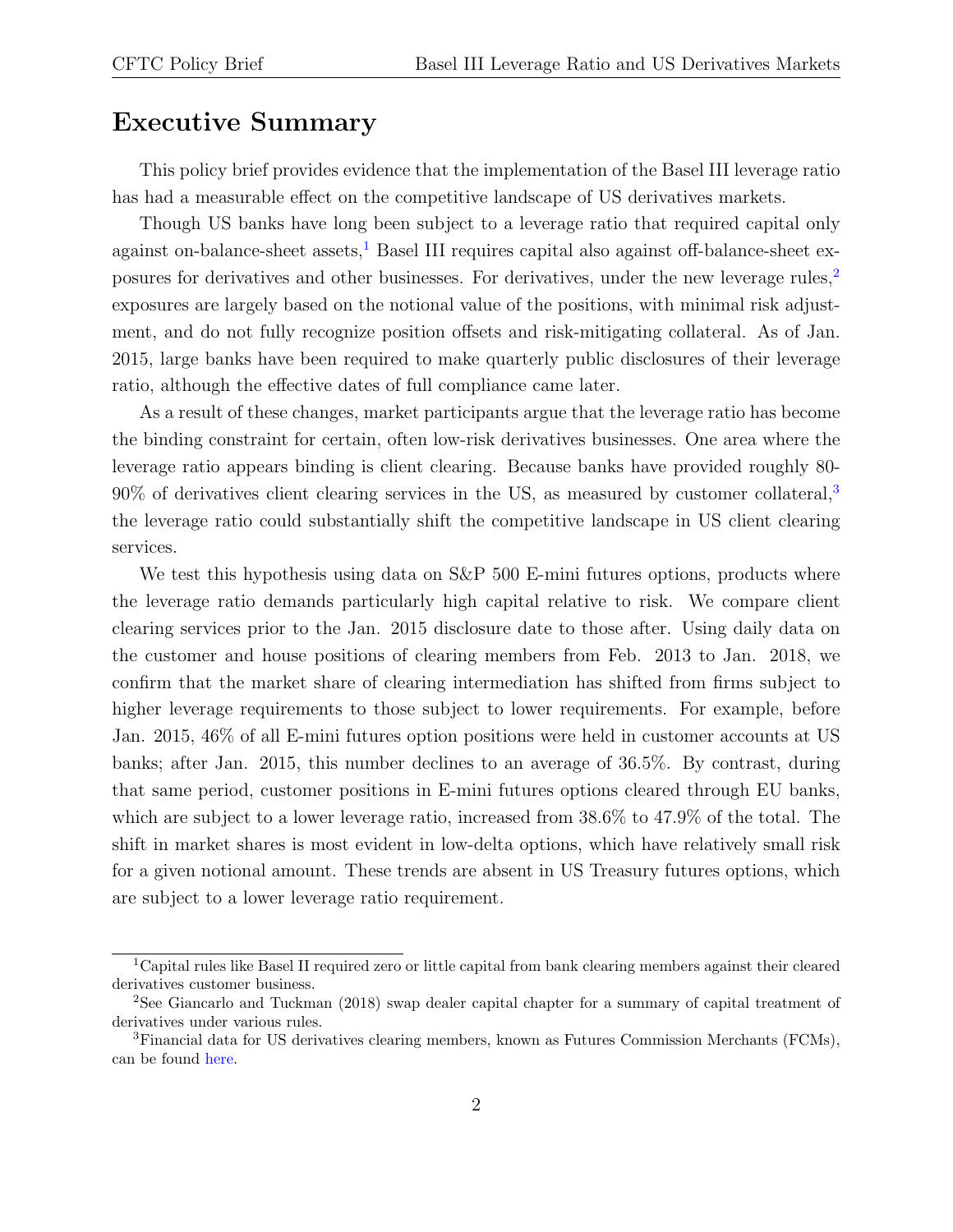## 1 Introduction

In this policy brief, we examine the effects of the Basel III leverage ratio on the competitive landscape of US derivatives markets. We test these effects using data on S&P 500 E-mini futures options, products where the leverage rule demands particularly high capital levels relative to risk. To do this, we explore the important institutional feature that leverage ratio requirements are heterogeneous across regions and institution types. Because Global Systemically Important Banks (G-SIBs) were required to publicly disclose their leverage ratios, on a quarterly basis, starting in Jan. 2015, we use this date to differentiate between the pre-leverage ratio period (pre-LR) and the post-leverage ratio period (post-LR). Using daily data related to customer and house cleared positions, we test the following hypotheses.

- Option positions should shift from banks (subject to the Basel III leverage ratio) to nonbanks (not subject to the ratio).[4](#page-2-0)
- Option positions should shift from US G-SIBs (subject to a higher leverage ratio, i.e., the enhanced supplementary leverage ratio) to banking affiliates of EU firms (subject to a lower ratio).
- Option positions should shift from customer accounts to house accounts, since customer cash collateral, a clearing bank asset, increases capital requirement.
- These shifts should be more pronounced for low-delta options, which have relatively small risk for a given notional amount.
- These shifts should be less pronounced in derivative classes that demand less capital under the leverage rules. Our comparison will be to Treasury futures options.

We find that all five hypotheses are confirmed in the data. For S&P 500 E-mini futures options, client clearing intermediation has shifted from firms subject to a higher leverage requirement (e.g., US G-SIBs) to firms subject to a lower leverage requirement (e.g., EU banks and US non-banks). This shift has been more pronounced for products that demand more capital relative to their risk (e.g., low-delta E-mini futures options) than for products that demand less capital relative to their risk (e.g., Treasury futures options). These shifts are statistically significant and economically material.

Our analysis contributes to a growing literature on addressing the impacts of the Basel III leverage ratio on financial markets. Specifically, in the US repo market, analyses indicate

<span id="page-2-0"></span><sup>&</sup>lt;sup>4</sup>US nonbank clearing members are subject to the CFTC's capital requirement, which is in general more risk-based.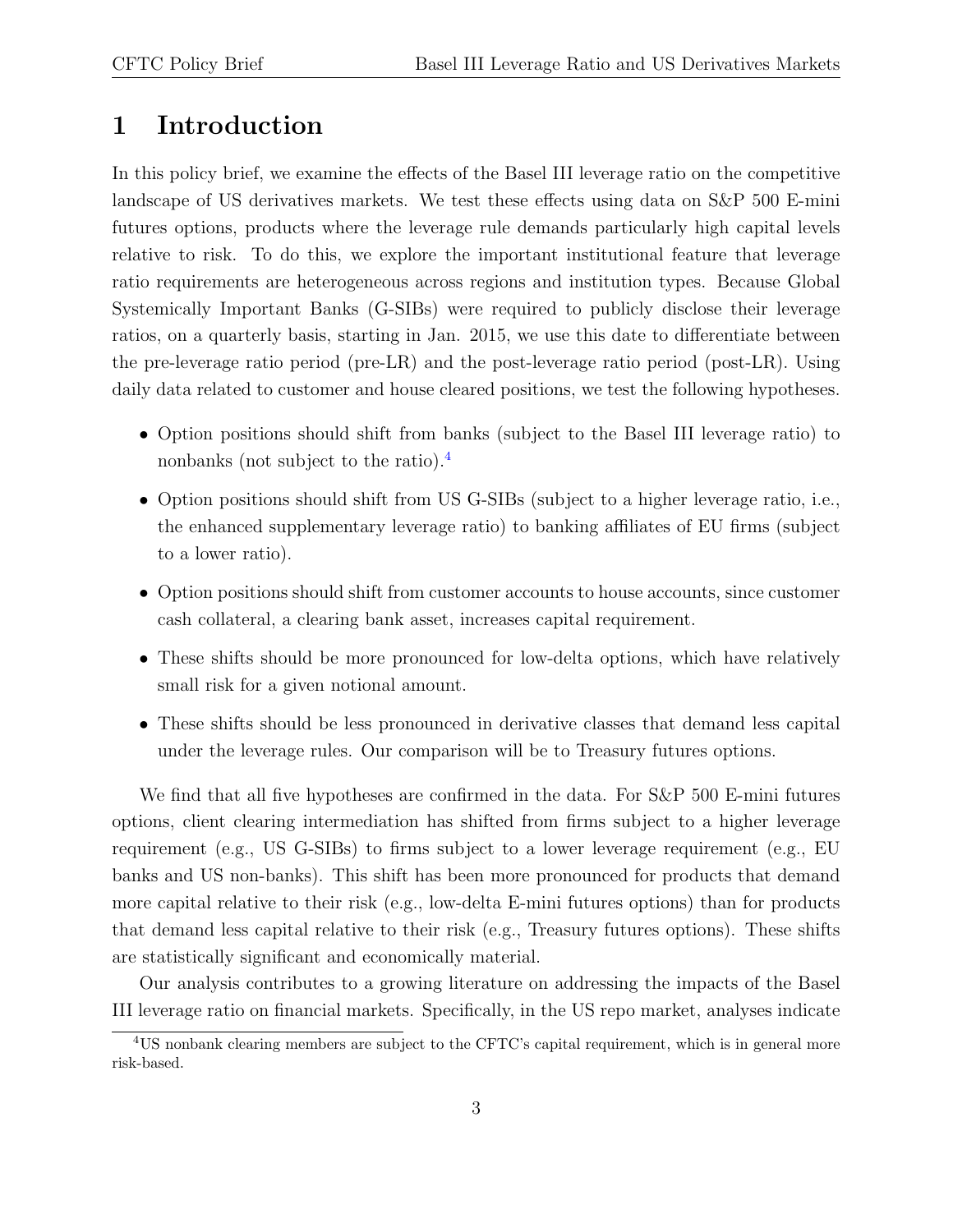that bank broker-dealers decrease their overall repo borrowing but increase their relative use of repo backed by riskier collateral,<sup>[5](#page-3-0)</sup> and liquidity decreased.<sup>[6](#page-3-1)</sup> Also in the US repo market, EU banks' "window dressing" behavior—reducing their repo activities around quarter-ends and month-ends, relative to other time periods—became more pronounced after Basel III's leverage ratio disclosure date.<sup>[7](#page-3-2)</sup> In the Gilt (UK government bond) repo market, liquidity decreased after UK regulators announced their version of the leverage ratio in Dec. 2011.<sup>[8](#page-3-3)</sup> Finally, at the bank holding company level, data from the 2017 Federal Reserve's stress tests suggest that the most binding constraint for most US G-SIBs is the leverage ratio requirement.<sup>[9](#page-3-4)</sup>

The effect of the leverage ratio in derivatives clearing and in other low-risk activities such as repo has generated much discussion and action among policymakers and market participants. For example, industry responses include compressing portfolios to reduce notional amounts,<sup>[10](#page-3-5)</sup> providing non-bank customers direct access to central clearing,<sup>[11](#page-3-6)</sup> and moving segregated client cash margin off banks' balance sheets.<sup>[12](#page-3-7)</sup> US banking regulators have also responded to reduce leverage requirement by issuing guidance on the treatment of varia-tion margin payments<sup>[13](#page-3-8)</sup> and a proposal to adjust the enhanced supplementary leverage ratio  $(e-SLR).$ <sup>[14](#page-3-9)</sup> Finally, the global effort of replacing the relatively risk-insensitive Current Exposure Method by one that is more risk-sensitive (the Standardized Approach for Measuring Counterparty Credit Risk  $(SA-CCR)$ <sup>[15](#page-3-10)</sup> is underway.

<span id="page-3-0"></span> $5$ See Allahrakha, Cetina, and Munyan (2016). They find that the shift happened after the Federal Reserve published its draft SLR rule in June 2012.

<span id="page-3-2"></span><span id="page-3-1"></span> $6$ See Duffie (2016) for a discussion of how balance sheet constraint affects liquidity.

<sup>7</sup>See Anbil and Senyuz (2018). They use 2014 Q2 as the start of the leverage ratio disclosure date, based on the rationale that the banks' first disclosure in 2015 Q1 must also include three quarters of historical leverage ratios.

<span id="page-3-3"></span><sup>8</sup>See Bicu, Chen, and Elliott (2017).

<span id="page-3-4"></span><sup>&</sup>lt;sup>9</sup>See Greenwood, Hanson, Stein, and Sunderam (2017) and Duffie (2018).

<span id="page-3-6"></span><span id="page-3-5"></span> $10$ For instance see [here](http://www.cboe.com/products/stock-index-options-spx-rut-msci-ftse/s-p-500-index-options/spx-options-compression-forum-files) for one example of option compression services.

<sup>&</sup>lt;sup>11</sup>Clearinghouses that either offer, or have proposed, direct clearing solutions include Eurex, LCH, and CME. In these solutions, the clients usually manage the collateral and margin exchange directly with the clearing house, but they still need clearing members (usually dealer banks) to provide guarantee fund contributions and insurance against client default.

<span id="page-3-7"></span><sup>&</sup>lt;sup>12</sup>For example, Risk reports an example where customer cash margin is removed from the balance sheet by passing on all income generated by the cash margin back to customers. See [https://www.risk.net/awards/5360866/otc-client-clearer-of-the-year-citi.](https://www.risk.net/awards/5360866/otc-client-clearer-of-the-year-citi)

<span id="page-3-8"></span><sup>&</sup>lt;sup>13</sup>For the guidance, see [https://www.federalreserve.gov/supervisionreg/srletters/sr1707a1.pdf.](https://www.federalreserve.gov/supervisionreg/srletters/sr1707a1.pdf) This treatment, as a practical matter, sets the remaining maturity of a cleared swap to one day, thus reducing exposure and required capital. For a discussion on how this treatment may further distort capital treatment of derivatives, see Giancarlo and Tuckman (2018) p.67.

<span id="page-3-10"></span><span id="page-3-9"></span><sup>14</sup>See [https://www.federalreserve.gov/newsevents/pressreleases/files/bcreg20180411a1.pdf.](https://www.federalreserve.gov/newsevents/pressreleases/files/bcreg20180411a1.pdf)

<sup>&</sup>lt;sup>15</sup>For a description of SA-CCR, see BIS (March 2014), "The [Standardised](https://www.bis.org/publ/bcbs279.htm) Approach for Measuring Counterparty Credit Risk [Exposures."](https://www.bis.org/publ/bcbs279.htm) Also see the US Treasury report of Oct. 2017, which recommends removing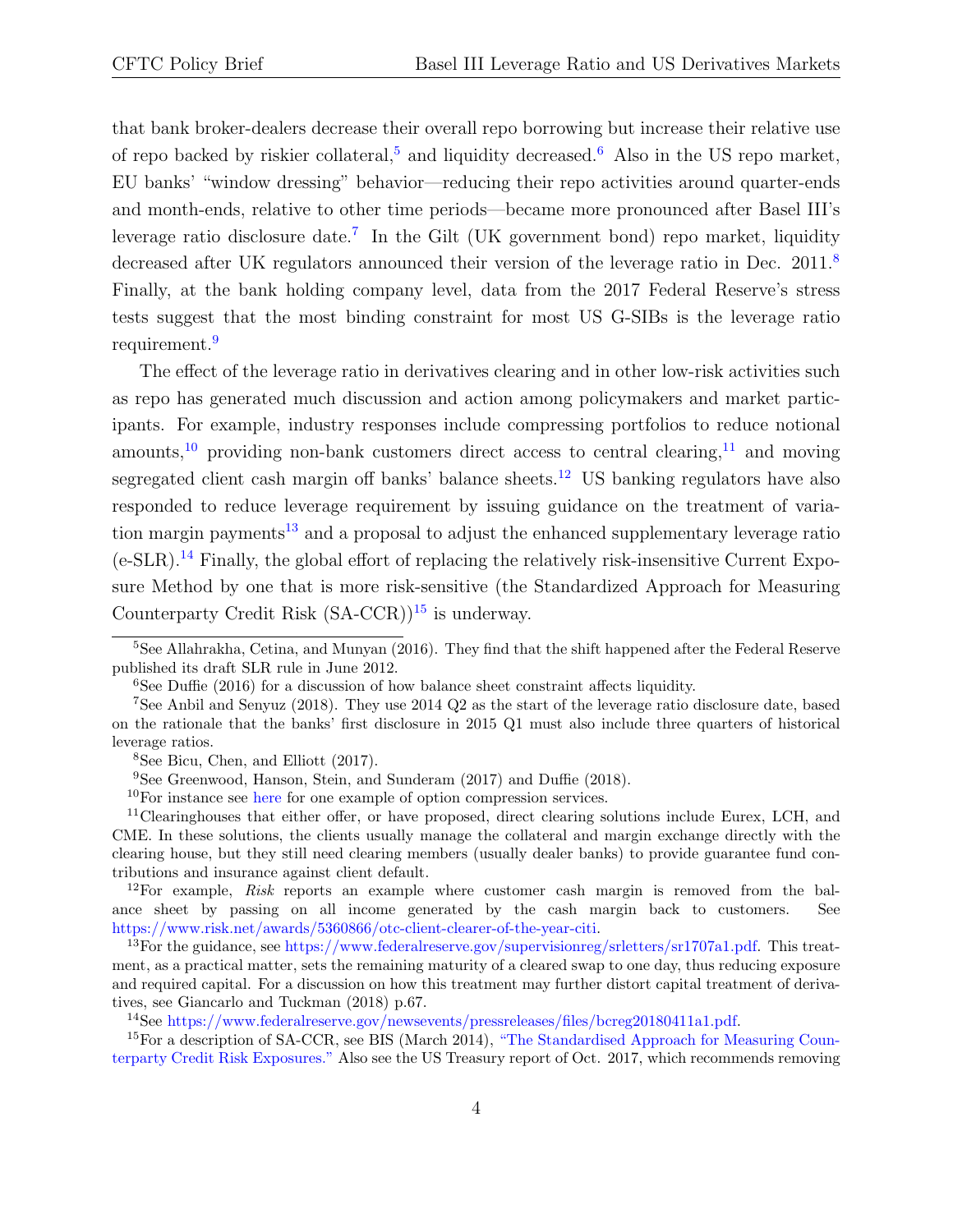## <span id="page-4-2"></span>2 Basel III and the Leverage Ratio

To increase the resilience of the banking system and address the shortcomings of existing regulations, Basel III ushered in a new, more comprehensive set of capital and liquidity requirements for banks. Many of the capital requirements are designed to be risk-based measures. Basel III also imposes a leverage ratio, defined as the ratio of Tier 1 capital to total leverage exposure. The leverage ratio is designed to be a backstop to the riskbased standard. Though the Basel Committee proposed a 3% minimum leverage ratio, US regulators set a higher leverage ratio, known as the enhanced supplementary leverage ratio (e-SLR) for systemically important institutions. US G-SIBs must maintain an SLR of at least 5% on a consolidated basis, and their depository subsidiaries must maintain an SLR of at least  $6\%$ .<sup>[16](#page-4-0)</sup>

The denominator of the Basel III leverage ratio, the total leverage exposure, includes both on-balance-sheet assets and off-balance-sheet exposures for derivatives. Important for our purposes, on-balance-sheet assets include cash collateral posted by client. That is, any cash margin posted by the client, which effectively reduces credit exposure, actually increases the capital requirement in the leverage ratio. Therefore, client cash margin increases a bank's cost of providing clearing services to customers.

Off-balance-sheet exposures for the derivatives book are derived using the Current Exposure Method (CEM), developed in 1988. Under the CEM, off-balance sheet exposure is defined as the sum of Current Exposure (CE) and Potential Future Exposure (PFE).

CE is the net Mark-to-Market (MTM) value of derivatives within a given "netting set." For cleared derivatives, CE is effectively zero, since variation margin is posted on a daily basis.

PFE is typically defined as the maximum expected credit exposure over a specified period of time calculated at some level of confidence. Under CEM, PFE is defined using a combination of net and gross risk exposures. Specifically, the CEM methodology defines the PFE of a portfolio as

<span id="page-4-1"></span>
$$
PFE = 0.4 \times A_{gross} + 0.6 \times NGR \times A_{gross}.
$$
 (1)

initial margin for centrally cleared derivatives from the SLR denominator and making risk-adjustments, like delta-adjustments, for calculating the leverage exposure on option positions. The Treasury report also recommends a transition from the current calculation methodology for derivative exposure (the CEM) to a calculation that factors in portfolio risk more explicitly. Specifically, one proposed alternative to CEM is SA-CCR, developed by the Basel committee in 2014. The SA-CCR methodology, by acknowledging delta adjustments, among other things, is more risk-sensitive than CEM. However, netting and margin offset under SA-CCR is still limited.

<span id="page-4-0"></span><sup>16</sup>See [Supplementary](https://www.davispolk.com/files/09.12.14.Supplementary_Leverage_Ratio.pdf) Leverage Ratio, Davis Polk.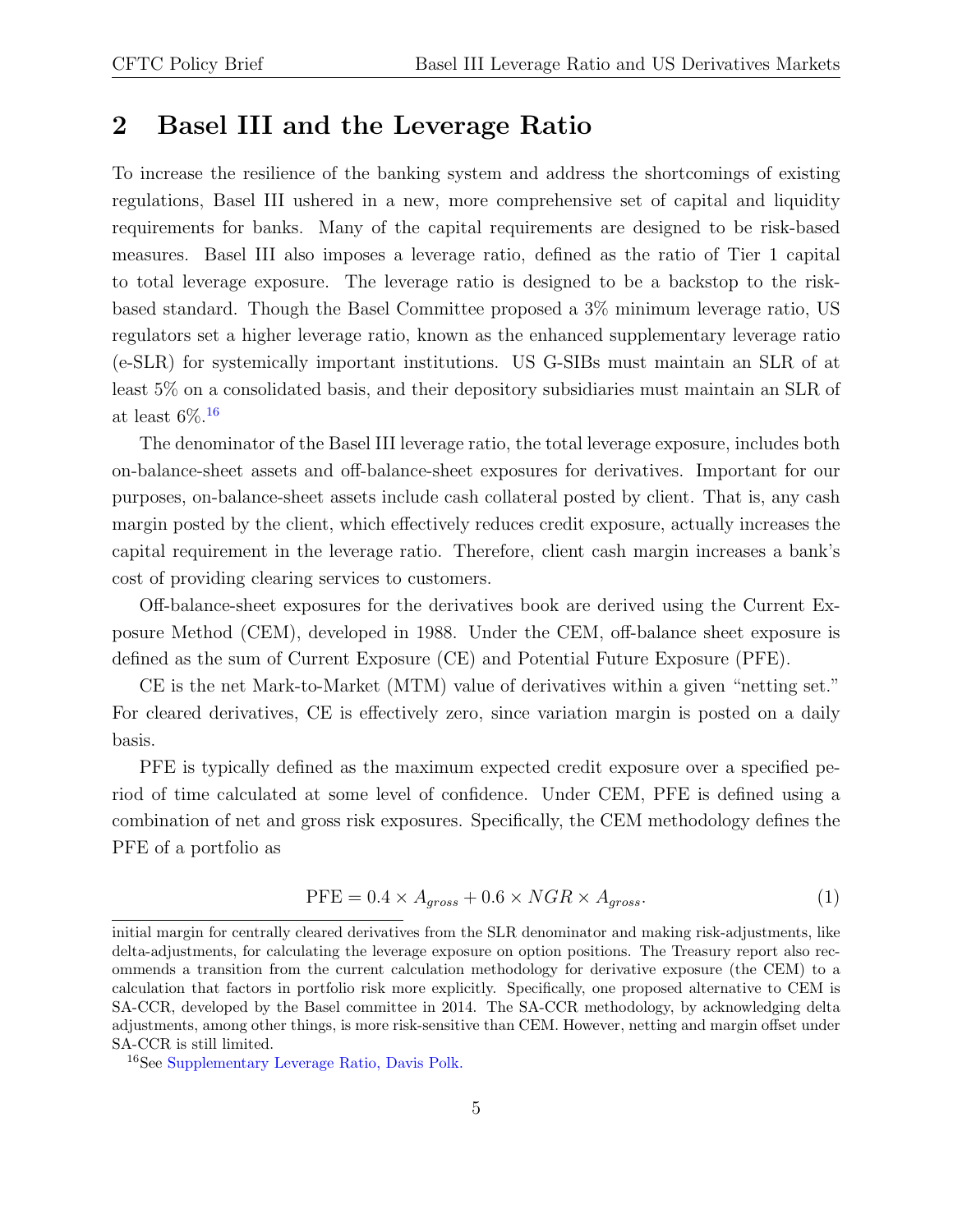| Remaining Maturity Equity Interest Rates |       |         |  |
|------------------------------------------|-------|---------|--|
| $\leq 1$ year                            | $6\%$ | $0\%$   |  |
| $> 1$ year $\& \leq 5$ years             | $8\%$ | $0.5\%$ |  |
| $> 5$ years                              | 10\%  | $1.5\%$ |  |

<span id="page-5-0"></span>Table 1: Conversion Factors for Equity and Interest Rate Derivatives under the Current Exposure Method

Here,  $A_{aross}$  is the adjusted gross notional of a portfolio, where the notional of each individual instrument in the portfolio is adjusted by multiplying by the appropriate conversion factor (see Table [1\)](#page-5-0). NGR is the net-to-gross ratio, and is defined as the ratio of net current markto-market (MTM) value and gross current MTM value of the portfolio. NGR is intended to measure the extent of hedging and netting, but it can be argued that NGR does not properly measure netted risk.<sup>[17](#page-5-1)</sup> Netting is limited here due to the contributions of the first term,  $0.4 \times A_{gross}$ . In general, highly netted portfolios can reduce the PFE only up to 60%. Unlike the CE calculation, the PFE calculation does not allow for any margin offsets, so the posting of initial margin provides no capital benefit.

To illustrate the CEM methodology, we provide a numerical example on the following hypothetical and simple derivative portfolio. Suppose that the current level of the S&P 500 index is 2500 and a customer of a bank clearing member enters three derivatives trades: (a) buys one call option on the E-mini S&P 500 futures with a strike price of 2500, expiring at the end of the month; (b) shorts one put option with the same strike and maturity; and (c) shorts one S&P 500 futures contract at the price of 2500. Given the offsetting payments of these instruments, this portfolio is close to riskless, if held to maturity.[18](#page-5-2) The leverage calculation, however, is quite different. Because a single E-mini futures contract has a notional of 50 times the S&P 500 index value, the portfolio's total gross notional is  $3 \times 2500 \times 50 = $375,000$  and gross PFE is  $375,000 \times 0.06 = $22,500$ . According to equation [\(1\)](#page-4-1), the PFE for the portfolio of three trades is  $0.4 \times $22,500+0.6 \times 0 \times $375,000 = $9,000$ , because the net current MTM value of the portfolio at trade inception is zero. The clearing bank's exposure increases by \$9, 000 plus whatever initial margin is posted. If the leverage

<span id="page-5-1"></span><sup>&</sup>lt;sup>17</sup>For a description of NGR, see BCBS (June 2013), "The non-internal model method for capitalising counterparty credit risk exposure." For a discussion of the limitations of NGR, see Giancarlo and Tuckman (2018) p.90.

<span id="page-5-2"></span><sup>&</sup>lt;sup>18</sup>There is one subtlety here: monthly and weekly options are European, but other options on the E-mini futures contracts are American, not European. For American options, the put-call parity would not hold exactly but only approximately. If the risk-free interest rate is close to zero, the approximation error is small.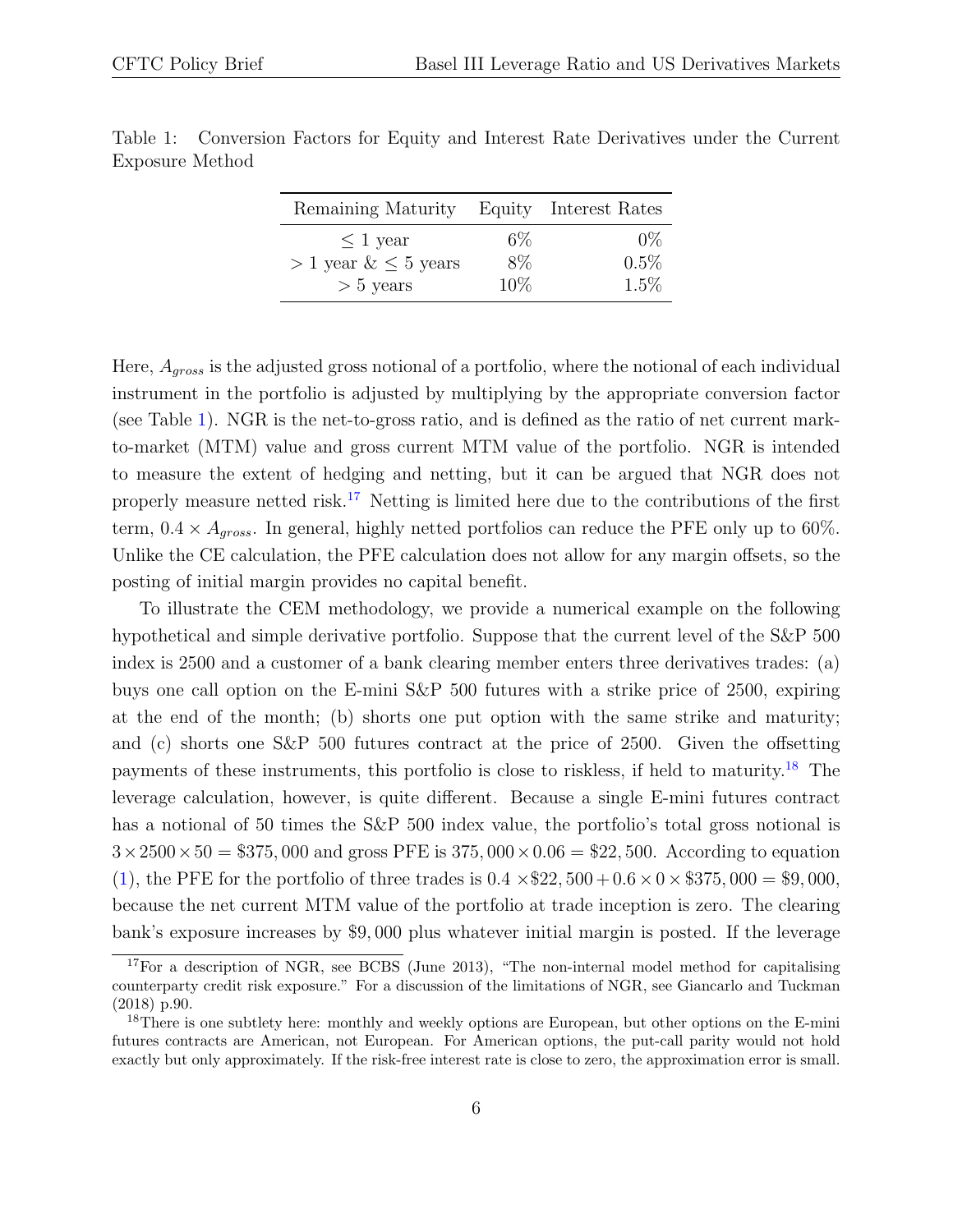ratio is binding, the clearing bank would need to raise equity that is equal to 5% or 6% of this exposure.

## <span id="page-6-0"></span>3 Hypotheses

To study the effect of the Basel III Leverage Ratio requirement, we explore the important institutional feature that leverage requirements are heterogeneous across regions and institution types. Specifically, we test the following five hypotheses.

- The Leverage Ratio affects banks more than non-banks. While clearing members affiliated with banks are subject to the Basel III LR requirement (in addition to other Basel III requirements), non-bank clearing members that clear for customers in the US are subject to the CFTC's net liquid asset approach. The latter requires capital to be at least 8 percent of margin, which is generally a risk-based measure.
- The Leverage Ratio affects US banks more than non-US banks. While the leverage ratio is benchmarked at 3% of total leverage exposure in Europe as recommended by Basel III, the US e-SLR is set at 5%–6% for US G-SIBs and their banking subsidiaries. (US banks that are not G-SIBs are subject to 3% leverage ratio, the same as EU banks.)
- The Leverage Ratio affects customer activity more than house activity. As mentioned above, cash margin posted by customers to a bank is treated as on-balance-sheet exposure of the bank and is counted toward the bank's leverage exposure. This treatment effectively increases the cost of providing client clearing services, relative to trading on the bank's house account.
- The Leverage Ratio affects low (absolute) delta options more than high (absolute) delta options. As mentioned above, the leverage calculation is based on notional with limited recognition of position offsets. This treatment effectively increases the cost of providing clearing for options with low (absolute) delta values (i.e. those deep out of the money), compared with high (absolute) delta options.
- The Leverage Ratio has a larger effect on derivatives classes that are associated with a higher conversion factor. As explained in Section [2,](#page-4-2) the conversion factor is a linear multiplier used to convert portfolio notional values to PFEs, which count toward the total exposure of a bank. Because of this, asset classes with higher conversion factors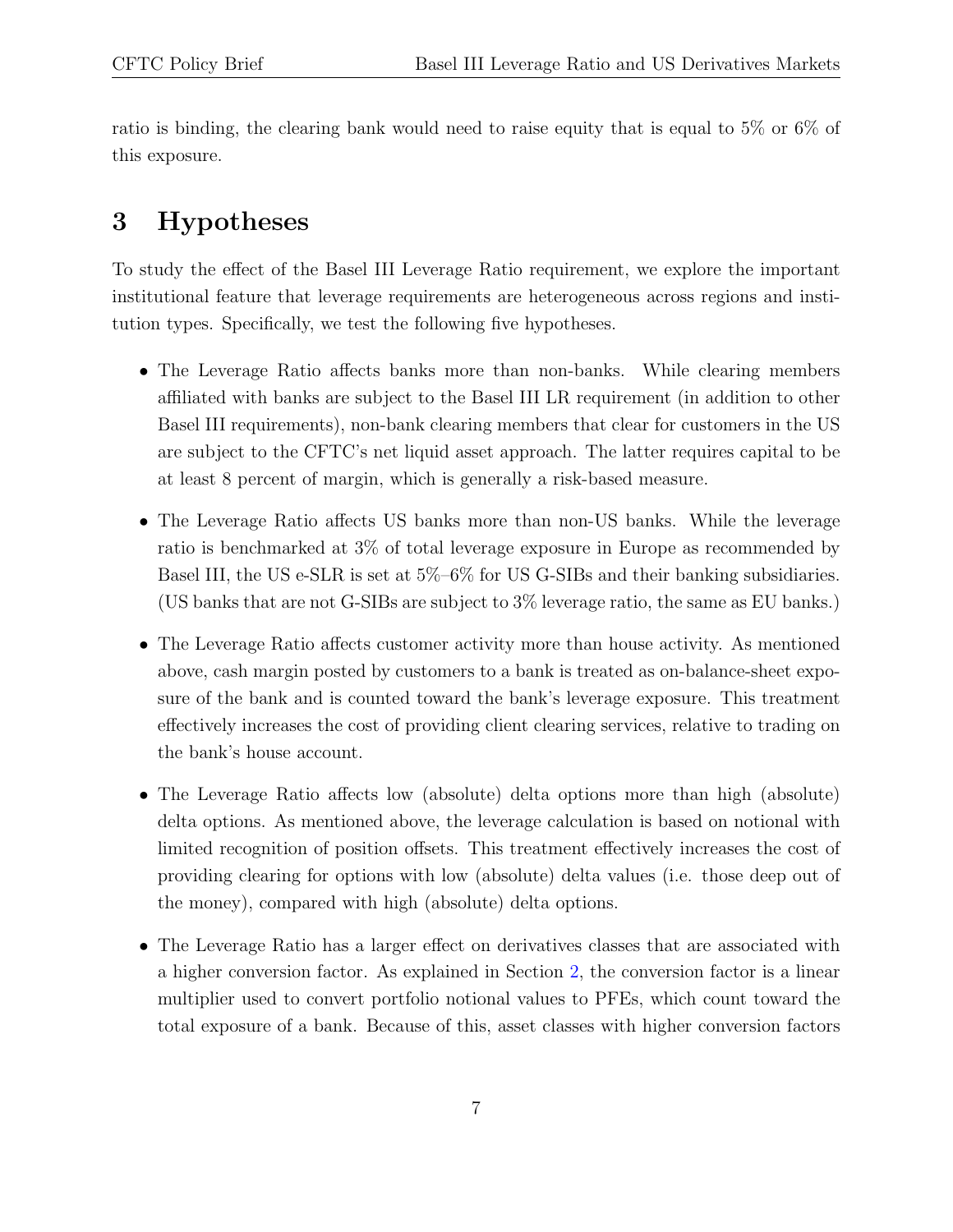have higher associated PFEs. For derivatives with a maturity less than a year, equity derivatives have a conversion factor of 6%, while interest rate derivatives have a conversion factor of zero (implying a zero PFE-related charge).

#### 4 Data and Evidence From Options Markets

Starting on Jan. 1, 2015, G-SIBs and other large banking institutions were required to make public disclosures related to the Basel III leverage ratio. While the leverage ratio is not yet in effect, it is reasonable to assume that public disclosures still put a reputational constraint on banks. For example, reporting a leverage ratio significantly lower than the required minimum or even the peer average could signal institutional weakness, and negatively impact share prices, funding costs, and business prospects. We thus label days before the Jan. 1, 2015 as "pre-LR" and days after Jan. 1, 2015 as "post-LR". While we believe that the Jan. 1, 2015 date is a reasonable choice, it is important to note that like many other regulations, the leverage rule does not come in as a "big bang," but over an extended period of discussion, consultation, and final adoption.

Our analysis focuses on S&P 500 E-mini futures options and US Treasury futures options. As discussed before, under the CEM methodology, equity derivatives are subject to a much higher conversion factor than Treasury derivatives, so we expect the effect of leverage requirement to be stronger for equity derivatives. Our sample period is from Feb. 2013 to Jan. 2018, for about 1,259 trading days. Given the cutoff date of Jan. 1, 2015, there are about 477 trading days pre-LR and about 782 trading days post-LR.

The CFTC collects daily information from clearing members on their option positions for each contract. Five data fields uniquely identify each option contract: the option type (American vs European), whether the option is a call or a put, the expiration date of the option, the expiration date of the underlying futures contract, and the option strike price. For the purposes of this report, positions are aggregated at the level of the clearing member, with separate aggregates for the member's house account and the member's customer accounts. Customers are aggregated together into a single group. We classify each clearing member into different categories based on a few different metrics: the jurisdiction of their parent company (US, EU, Asia Pacific), the institution type (banks that clear for customers, nonbanks that clear for customers, and self-clearers who do not hold customer positions), and the account type (house, customer). As discussed earlier, the e-SLR levels are only applicable to US G-SIBs and their banking affiliates, which account for about 99.8% of open positions out of all positions held by US banks. Our results only show US and EU institutions because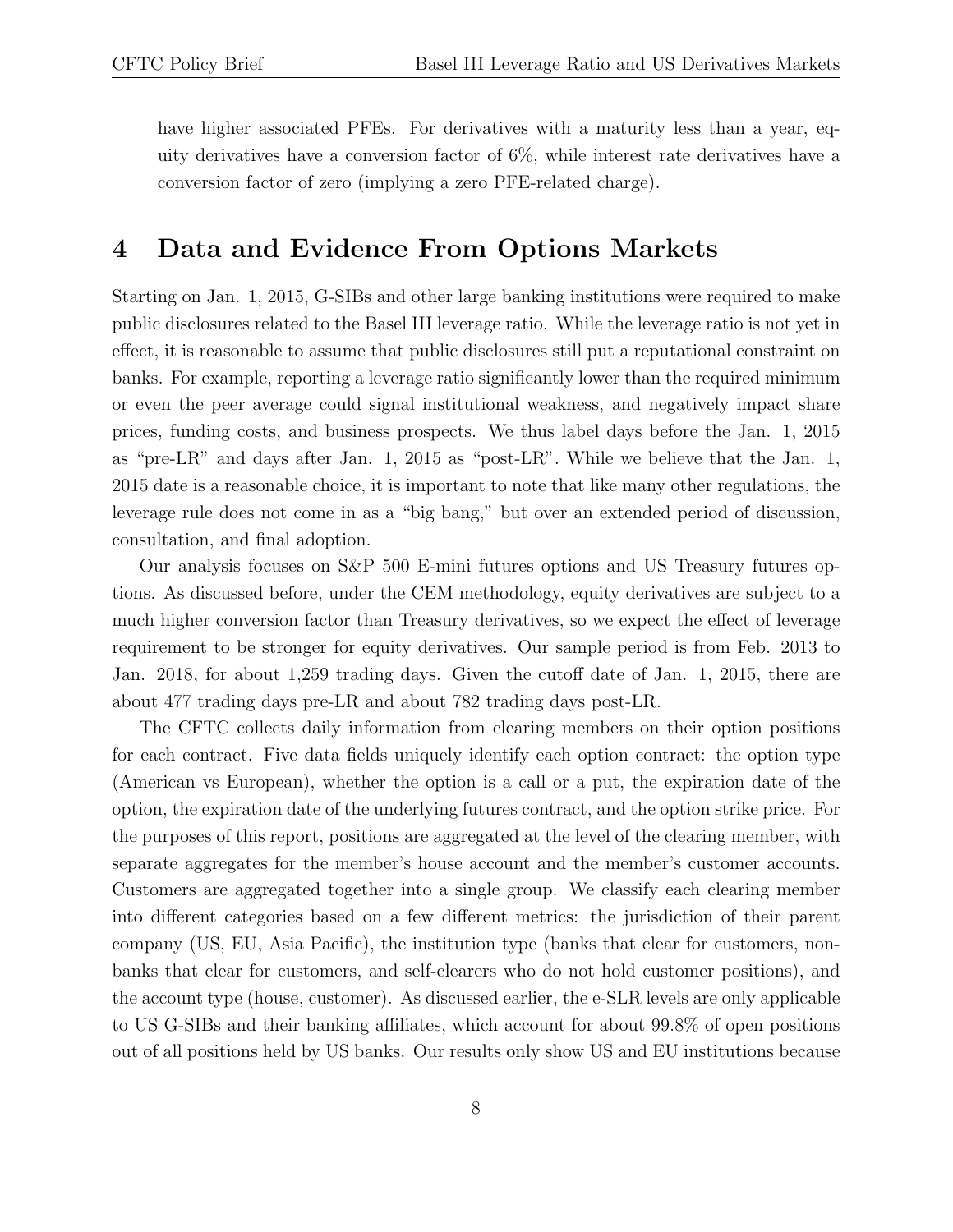Asian institutions account for less than 1% of positions. Similarly, we focus on banks and non-banks that clear for customers because self-clearers account for less than 1% of open positions.

<span id="page-8-0"></span>Table 2: Market shares of Clearing Members in S&P 500 E-mini futures options (Panel A) and Treasury futures options (Panel B) by region, bank/nonbank, and customer/house. Pre-LR and post-LR refer to dates before and after the mandatory leverage disclosure date of Jan. 1, 2015, respectively.

| Panel A: S&P 500 E-mini Futures Options |          |                       |                      |          |          |  |  |  |  |
|-----------------------------------------|----------|-----------------------|----------------------|----------|----------|--|--|--|--|
|                                         | Pre-LR   | Post-LR               |                      | $Pre-LR$ | Post-LR  |  |  |  |  |
| US                                      | $60.8\%$ | 50.7\%                | EU                   | 39.2%    | 49.3%    |  |  |  |  |
| US Bank                                 | $46.5\%$ | 37.6%                 | EU Bank              | 38.6%    | 48.0%    |  |  |  |  |
| US Non-bank                             | 14.3%    | $13.1\%$              | EU Non-bank          | $0.6\%$  | 1.3%     |  |  |  |  |
| US Bank House                           | $0.5\%$  | $1.1\%$               | EU Bank House        |          |          |  |  |  |  |
| US Bank Customer                        | $46.0\%$ | $\boldsymbol{36.5\%}$ | EU Bank Customer     | 38.6%    | $47.9\%$ |  |  |  |  |
| US Non-bank House                       | 4.7%     | $1.2\%$               | EU Non-bank House    |          |          |  |  |  |  |
| US Non-bank Customer                    | $9.6\%$  | $11.9\%$              | EU Non-bank Customer | $0.6\%$  | $1.3\%$  |  |  |  |  |
| Panel B: US Treasury Futures Options    |          |                       |                      |          |          |  |  |  |  |
|                                         | $Pre-LR$ | Post-LR               |                      | $Pre-LR$ | Post-LR  |  |  |  |  |
| US                                      | $51.0\%$ | 52.9%                 | EU                   | 49.0\%   | 47.1%    |  |  |  |  |
| US Bank                                 | 42.9%    | 44.9%                 | EU Bank              | 47.9%    | 42.8%    |  |  |  |  |
| US Non-Bank                             | $8.1\%$  | $7.9\%$               | EU Non-bank          | $1.2\%$  | $4.3\%$  |  |  |  |  |

US Bank House  $10.0\%$   $7.6\%$  EU Bank House  $4.6\%$   $3.3\%$ US Bank Customer 32.9% 37.3% EU Bank Customer 43.2% 39.5%

US Non-bank Customer 7.6% 7.8% EU Non-bank Customer 1.1% 4.3%

US Non-bank House  $0.5\%$  - EU Non-bank House

Table [2](#page-8-0) reports the market shares of each of the eight "clearing member groups:" {US, EU}  $\times$  {Bank, non-bank}  $\times$  {customer, house}, pre-LR and post-LR, for S&P 500 Emini futures options and Treasury futures options, including all maturities and all strikes. Numbers below  $0.5\%$  are indicated as "-". The market shares are calculated for each group on each trading day and then averaged across days. We observe that the vast majority of option positions sit in customer accounts at US and EU banks. For S&P 500 E-mini futures options, positions in US banks' customer accounts fell from 46.0% of the total pre-LR to 36.5% post-LR, a 9.5% reduction, while positions in EU banks' customer accounts increased from 38.6% to 47.9%; and positions in US nonbank's customer accounts increased from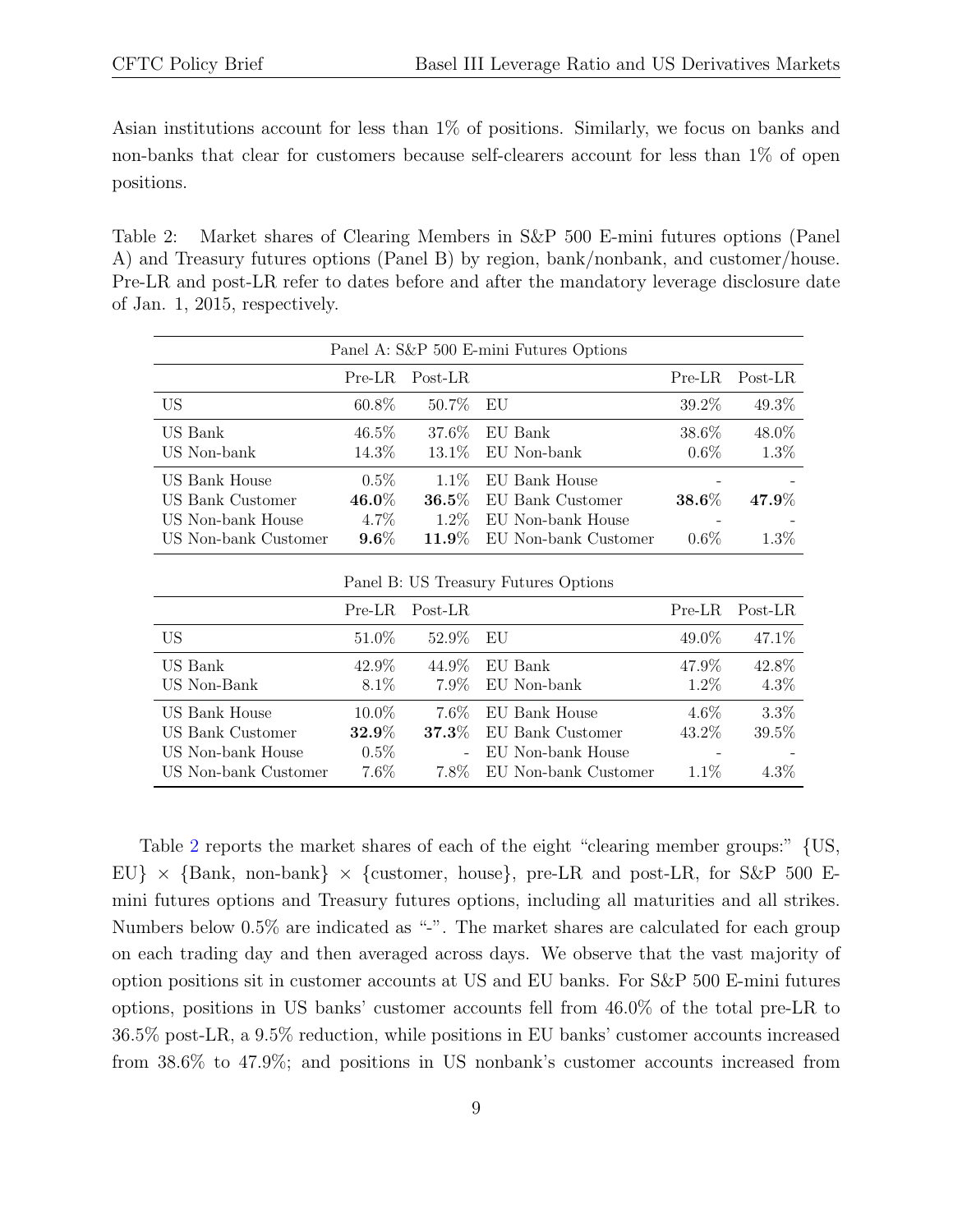9.6% to 11.9%. Further, despite US banks losing customer share in S&P 500 E-mini futures options, their market share of US Treasury futures options increased from 32.9% to 37.3%. These shifts in market shares are shown to be statistically significant by panel regressions using the difference-in-difference technique.

The difference between E-mini futures options and Treasury futures options is consistent with the way they are treated in the calculation of leverage ratio. Recall from Table [1](#page-5-0) that the conversion factor for interest rate derivatives (including Treasury futures options) with maturity less than a year is 0, contrasting with the higher  $6\%$  conversion for equity derivatives. Because actively traded futures options in practice almost always have tenors less than a year, we would expect that higher leverage requirement for US banks would show up in equity options but not in Treasury options.

<span id="page-9-0"></span>Figure 1: Share of Customer Option Positions on E-mini and Treasury Futures held by US institutions, bank vs non-bank

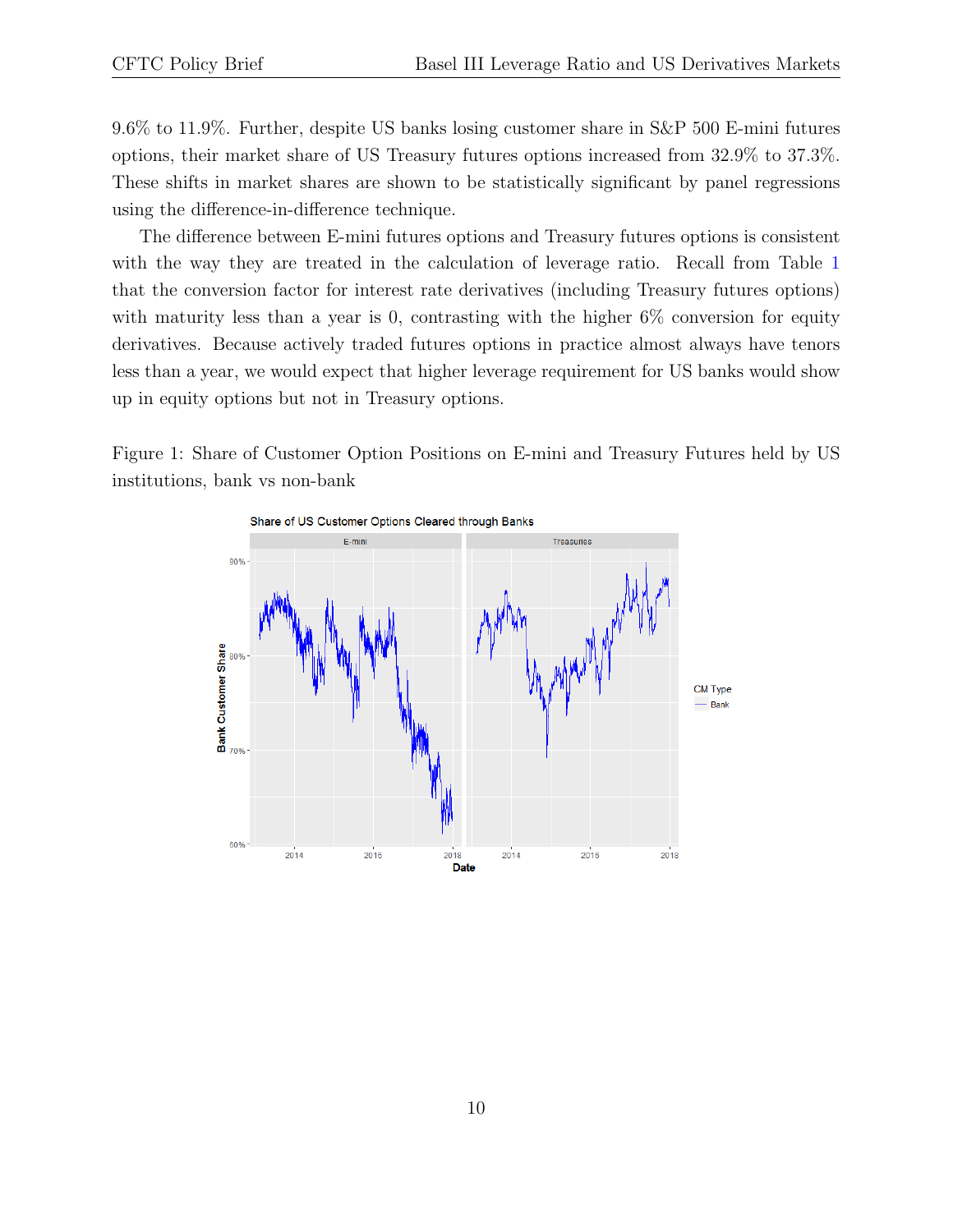<span id="page-10-0"></span>Figure 2: Share of Customer Option Positions on E-mini and Treasury Futures held by banks, US vs EU



Figure [1](#page-9-0) presents the fraction of US customer positions held by banks in the E-mini and Treasury futures options contracts. Across the sample period, the banks' market share in customer positions in E-mini options fell significantly from over 85% to just under 65%, while banks' market share in customer positions in Treasury options remained stable. Similarly, Figure [2](#page-10-0) shows the fraction of customer option positions held by US banks (as opposed to EU banks). The US bank market share fell over our sample period, but, once again, we do not see a similar trend in Treasury futures options.

Differentiation among options of various strikes provides additional evidence. Figures [3](#page-11-0) and [4](#page-12-0) provide a breakdown of customer positions into those held at EU banks and those held at US banks, across various delta buckets. Put options and call options are shown separately. For example, the bars labeled "0" mean that the call option delta is in the interval (0, 0.1] and the put option delta is in the interval  $[-0.1, 0)$ . In the figures, the pre-LR period is shown in blue and post-LR period is in red.

Confirming the aggregate statistics of Table [2,](#page-8-0) the figures show that activities in Emini futures options (with conversion factor 0.06) have shifted from US banks to EU banks, whereas the pattern for Treasury futures options (with conversion factor 0) is in the opposite direction. In addition, because leverage calculations are partially based on notional measures,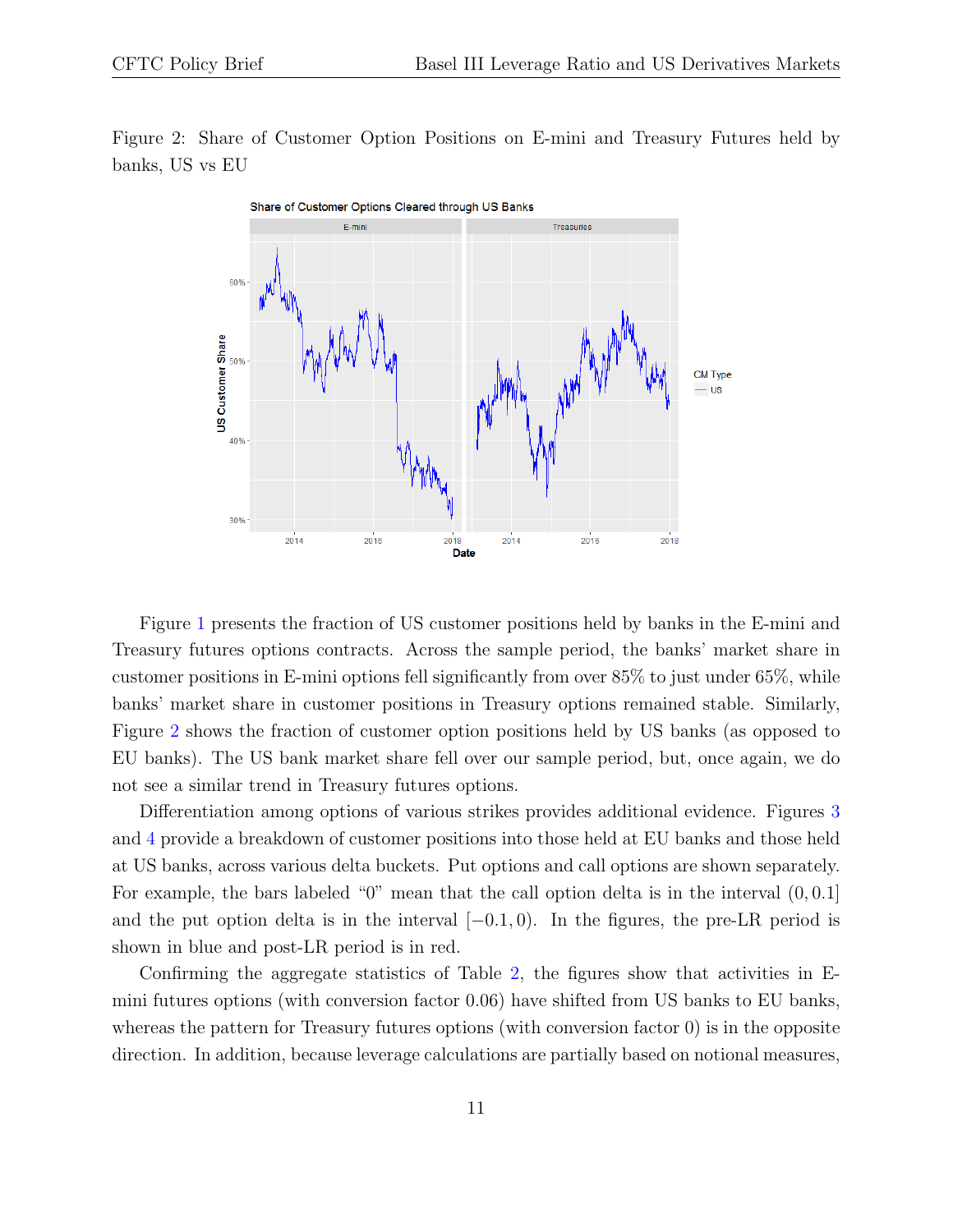the greatest divergence between capital requirements and option risk usually arises for lowdelta options. We see in Figure [3](#page-11-0) and [4](#page-12-0) that the shift of option positions from US to EU banks tends to be larger for lower-delta options. The differences may be somewhat hard to see, but are statistically significant.

<span id="page-11-0"></span>Figure 3: Share of US Customer Put Option Positions by Region, Pre-LR vs Post-LR

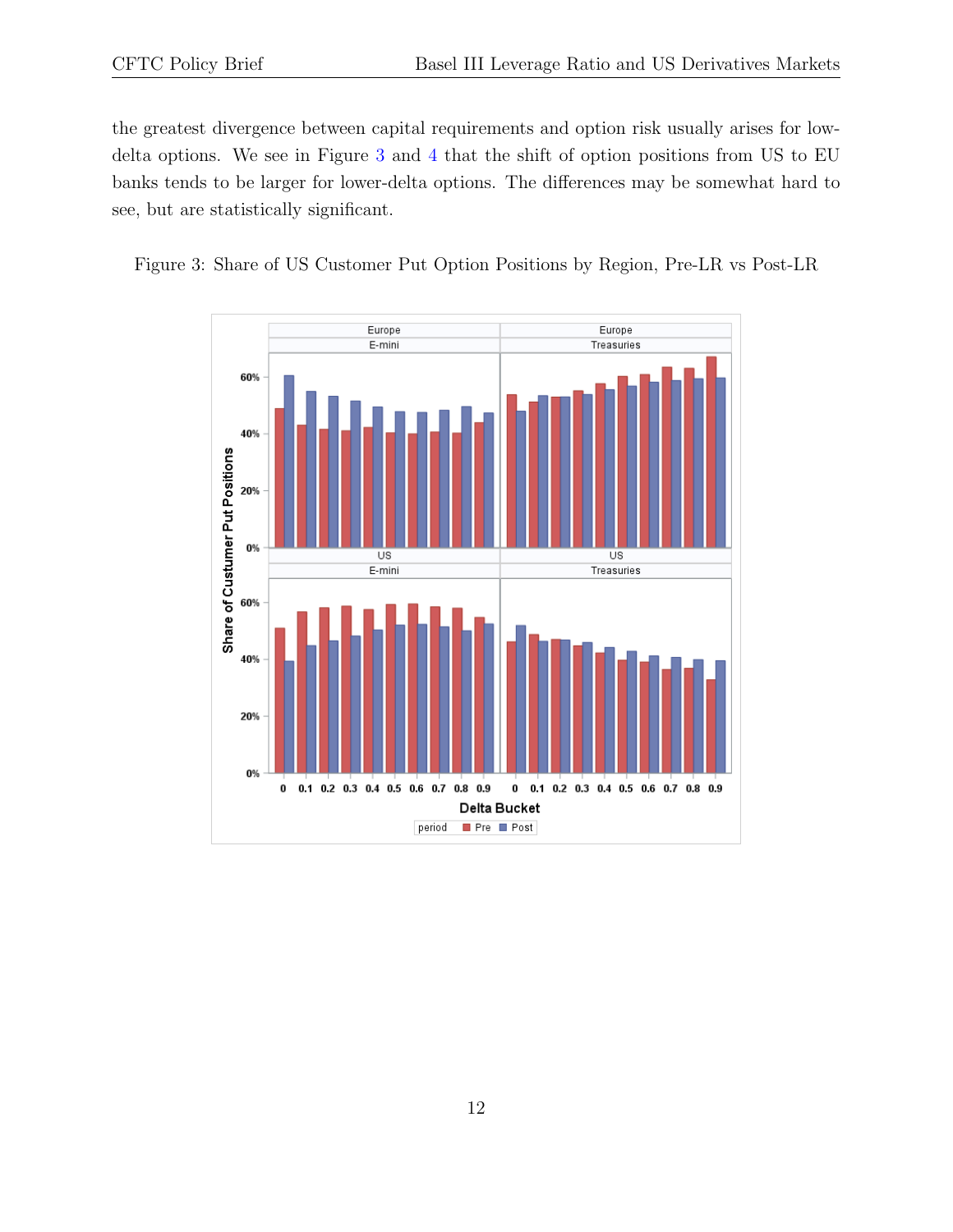

<span id="page-12-0"></span>Figure 4: Share of US Customer Call Option Positions by Region, Pre-LR vs Post-LR

These conclusions can be demonstrated more formally in panel regressions using the difference-in-difference technique. All hypotheses outlined in Section [3](#page-6-0) are confirmed in the data. The regression results are not reported here but are available in a companion working paper, Haynes, McPhail, and Zhu (2018).

#### 5 Concluding Remarks

The evidence presented here contributes to the ongoing debates on whether various parts of the capital regime have resulted in unintended reallocations of activities. Some policy changes have already been put in place based on an evolving understanding of market structure issues and the feedback from market participants. This report is part of a growing body